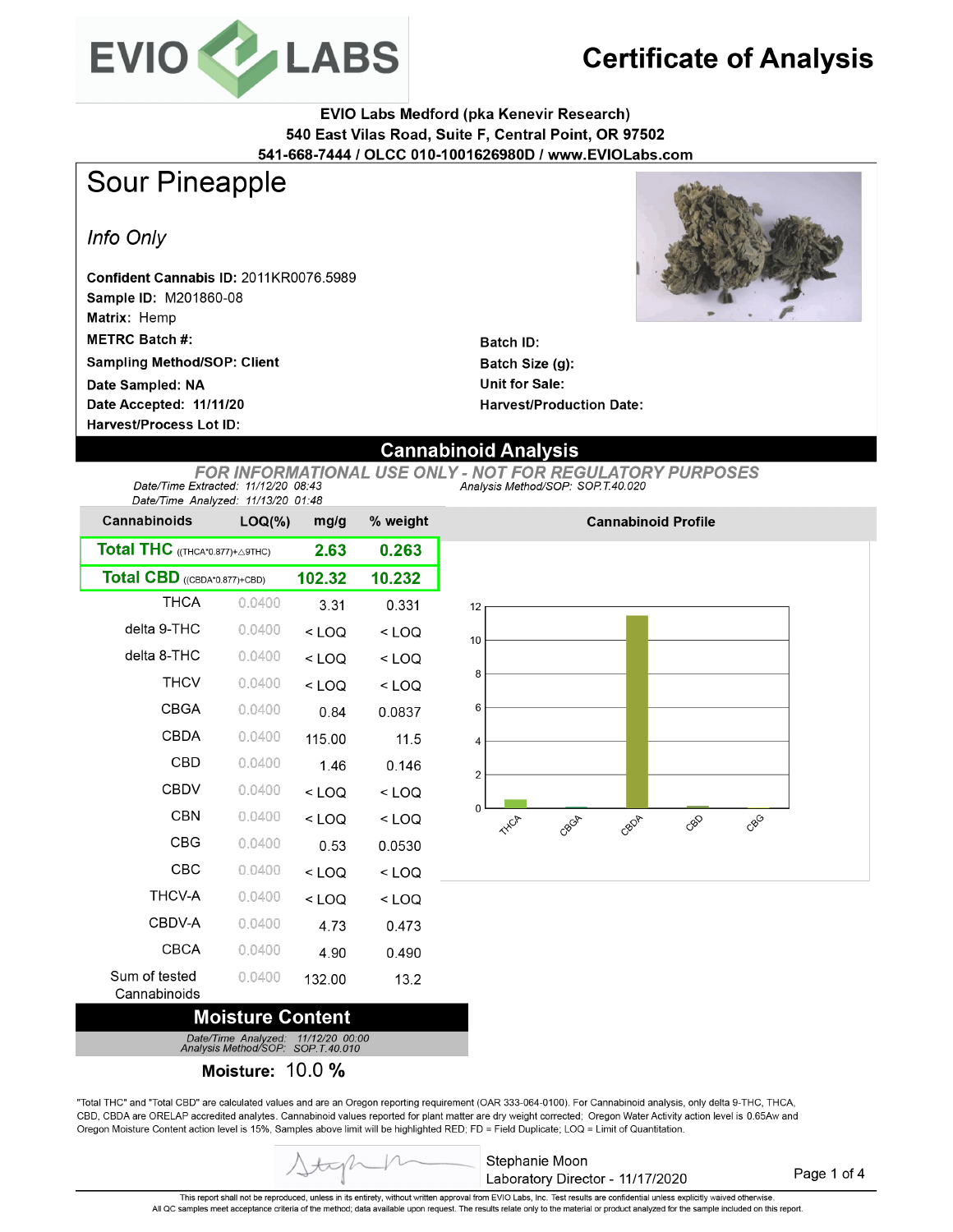

## **Certificate of Analysis**

**EVIO Labs Medford (pka Kenevir Research) 540 East Vilas Road, Suite F, Central Point, OR 97502 541-668-7444 / OLCC 010-1001626980D / www.EVIOLabs.com**

*FOR INFORMATIONAL USE ONLY - NOT FOR REGULATORY PURPOSES*

# Sour Pineapple

**Matrix: Hemp Sample ID: M201860-08** *Horn Creek Hemp* **METRC Batch #:**  *Info Only*

*Date/Time Extracted: 11/16/20 13:13*

#### **Date Sampled: NA**

**Date Accepted: 11/11/20 Batch ID: Batch Size:** 

**Sampling Method/SOP: Client**

### **Terpene Analysis**

*Analysis Method/SOP: SOP.T.40.092*

| Date/Time Analyzed: | 11/17/20 12:19 |                        |             |                     |                       |         |             |
|---------------------|----------------|------------------------|-------------|---------------------|-----------------------|---------|-------------|
| Analyte             |                | LOQ (mg/g) Mass (mg/g) | Mass $(\%)$ | Analyte             | LOQ (mg/g) ass (mg/g) |         | Mass $(\%)$ |
| alpha-Pinene        | 0.200          | 1.91                   | 0.191       | beta-Pinene         | 0.200                 | 0.993   | 0.0993      |
| Camphene            | 0.200          | $<$ LOQ                | $<$ LOQ     | Sabinene            | 0.200                 | $<$ LOQ | $<$ LOQ     |
| Sabinene hydrate    | 0.200          | $<$ LOQ                | $<$ LOQ     | beta-Myrcene        | 0.200                 | 5.09    | 0.509       |
| p-Mentha-1,5-diene  | 0.200          | 0.309                  | 0.0309      | $(+)$ -3-Carene     | 0.200                 | 0.240   | 0.024       |
| alpha-Terpinene     | 0.200          | $<$ LOQ                | $<$ LOQ     | gamma-Terpinene     | 0.200                 | $<$ LOQ | $<$ LOQ     |
| Limonene            | 0.200          | 0.666                  | 0.0666      | Eucalyptol          | 0.200                 | $<$ LOQ | $<$ LOQ     |
| Guaiol              | 0.200          | $<$ LOQ                | $<$ LOQ     | <b>Terpinolene</b>  | 0.200                 | 3.32    | 0.332       |
| Linalool            | 0.200          | $<$ LOQ                | $<$ LOQ     | Camphor             | 0.200                 | $<$ LOQ | $<$ LOQ     |
| $(+)$ -Camphor      | 0.200          | $<$ LOQ                | $<$ LOQ     | (-)-Camphor         | 0.200                 | $<$ LOQ | $<$ LOQ     |
| Isopulegol          | 0.200          | $<$ LOQ                | $<$ LOQ     | Isoborneol          | 0.200                 | $<$ LOQ | $<$ LOQ     |
| <b>Borneol</b>      | 0.200          | $<$ LOQ                | $<$ LOQ     | Hexahydrothymol     | 0.200                 | $<$ LOQ | $<$ LOQ     |
| Geraniol            | 0.200          | $<$ LOQ                | $<$ LOQ     | (+)-Pulegone        | 0.200                 | $<$ LOQ | $<$ LOQ     |
| Nerol               | 0.200          | $<$ LOQ                | $<$ LOQ     | cis-Nerolidol       | 0.200                 | $<$ LOQ | $<$ LOQ     |
| trans-Nerolidol     | 0.200          | $<$ LOQ                | $<$ LOQ     | Geranyl acetate     | 0.200                 | $<$ LOQ | $<$ LOQ     |
| alpha-Cedrene       | 0.200          | $<$ LOQ                | $<$ LOQ     | trans-Caryophyllene | 0.200                 | 1.39    | 0.139       |
| Caryophyllene Oxide | 0.200          | $<$ LOQ                | $<$ LOQ     | alpha-Humulene      | 0.200                 | 0.539   | 0.0539      |
| Valencene           | 0.200          | $<$ LOQ                | $<$ LOQ     | alpha-Farnesene     | 0.200                 | $<$ LOQ | $<$ LOQ     |
| beta-Farnesene      | 0.200          | $<$ LOQ                | $<$ LOQ     | Cedrol              | 0.200                 | $<$ LOQ | $<$ LOQ     |
| alpha-Bisabolol     | 0.200          | 0.318                  | 0.0318      | Fenchone            | 0.200                 | $<$ LOQ | $<$ LOQ     |
| Fenchyl Alcohol     | 0.200          | $<$ LOQ                | $<$ LOQ     | trans, beta-Ocimene | 0.200                 | $<$ LOQ | $<$ LOQ     |
| beta, cis-Ocimene   | 0.200          | 0.877                  | 0.0877      | Terpineol           | 0.200                 | 0.226   | 0.0226      |
|                     |                |                        |             | Total (Sum):        |                       | 15.88   | 1.59        |

Analysis performed on GCMS with confirmation ion identification. Terpene analysis is not ORELAP accredited. Results reported as dry weight. LOQ = Limit of Quantitation. Terpene analysis performed in conjuntion with EVIO Labs Portland.

> Stephanie Moon Laboratory Director - 11/17/2020

Page 2 of 4

This report shall not be reproduced, unless in its entirety, without written approval from EVIO Labs, Inc. Test results are confidential unless explicitly waived otherwise.<br>All QC samples meet acceptance criteria of the me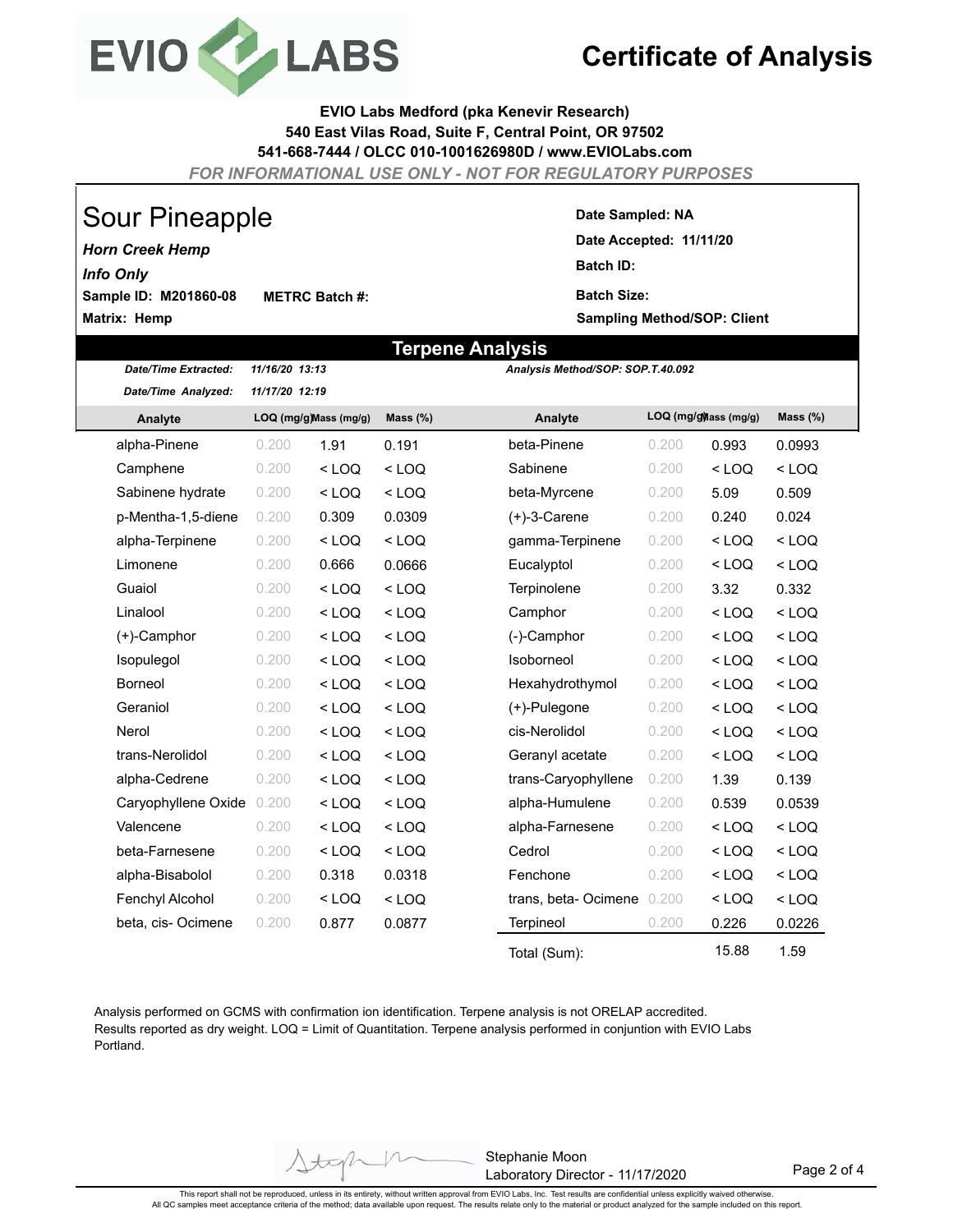

**EVIO Labs Medford (pka Kenevir Research)**

**540 East Vilas Road, Suite F, Central Point, OR 97502**

**541-668-7444 / OLCC 010-1001626980D / www.EVIOLabs.com**

# **Quality Control**

#### *Batch: M20K067 - SOP.T.30.050 Prep for Cannabinoids*

| Blank(M20K067-BLK1)        |         |            | Extracted: 11/12/20 08:43 |             |         | Analyzed: 11/12/20 20:37 |                    |  |
|----------------------------|---------|------------|---------------------------|-------------|---------|--------------------------|--------------------|--|
|                            |         |            | Recovery<br>Limits        |             | Result  | <b>LOQ</b>               | Recovery<br>Limits |  |
| Analyte                    | Result  | <b>LOQ</b> |                           | Analyte     |         |                          |                    |  |
| <b>THCA</b>                | $<$ LOQ | 0.0400(%)  | $<$ LOQ                   | delta 9-THC | $<$ LOQ | 0.0400(%)                | $<$ LOQ            |  |
| delta 8-THC                | $<$ LOQ | 0.0400(%)  | $<$ LOQ                   | THCV-A      | $<$ LOQ | 0.0400(%)                | $<$ LOQ            |  |
| <b>THCV</b>                | $<$ LOQ | 0.0400(%)  | $<$ LOQ                   | <b>CBDA</b> | $<$ LOQ | 0.0400(%)                | $<$ LOQ            |  |
| <b>CBD</b>                 | $<$ LOQ | 0.0400(%)  | $<$ LOQ                   | CBDV-A      | $<$ LOQ | 0.0400(%)                | $<$ LOQ            |  |
| <b>CBDV</b>                | $<$ LOQ | 0.0400(%)  | $<$ LOQ                   | <b>CBG</b>  | $<$ LOQ | 0.0400(%)                | $<$ LOQ            |  |
| <b>CBGA</b>                | $<$ LOQ | 0.0400(%)  | $<$ LOQ                   | <b>CBN</b>  | $<$ LOQ | 0.0400(%)                | $<$ LOQ            |  |
| <b>CBCA</b>                | $<$ LOQ | 0.0400(%)  | $<$ LOQ                   | <b>CBC</b>  | $<$ LOQ | 0.0400(%)                | $<$ LOQ            |  |
| Sum of tested Cannabinoids | $<$ LOQ | 0.0400(%)  | $<$ LOQ                   |             |         |                          |                    |  |

| <b>LCS(M20K067-BS1)</b> |            |      | <b>Extracted: 11/12/20 08:43</b> |             | Analyzed: 11/12/20 20:53 |            |                    |
|-------------------------|------------|------|----------------------------------|-------------|--------------------------|------------|--------------------|
| Analyte                 | % Recovery | LOQ  | Recovery<br>Limits               | Analyte     | % Recovery               | <b>LOQ</b> | Recovery<br>Limits |
| <b>THCA</b>             | 93.7       | (% ) | 70-130                           | delta 9-THC | 97.8                     | (%)        | 70-130             |
| <b>THCV</b>             | 85.1       | (% ) | 70-130                           | <b>CBDA</b> | 96.4                     | (%)        | 70-130             |
| <b>CBD</b>              | 97.2       | (% ) | 70-130                           | <b>CBG</b>  | 97.2                     | (% )       | 70-130             |
| <b>CBGA</b>             | 95.0       | (% ) | 70-130                           | <b>CBN</b>  | 111                      | (% )       | 70-130             |
| <b>CBCA</b>             | 99.0       | (% ) | 70-130                           | CBC         | 98.4                     | (%)        | 70-130             |

#### *Batch: M20K068 - SOP.T.40.010 Moisture Content*

| <b>Blank(M20K068-BLK1)</b> |        |       | <b>Extracted: 11/12/20 00:00</b> |         | Analyzed: 11/12/20 00:00 |     |                    |
|----------------------------|--------|-------|----------------------------------|---------|--------------------------|-----|--------------------|
| Analyte                    | Result | LOQ   | Recovery<br>Limits               | Analyte | Result                   | LOQ | Recovery<br>Limits |
| <b>Percent Moisture</b>    | 100    | (0/0) | $<$ LOQ                          |         |                          |     |                    |

#### *Batch: P20K084 - SOP.T.40.092 PDX Terpenoid Analysis via GC-MS*

| Blank(P20K084-BLK1) |         |                | Extracted: 11/16/20 13:13 |                 |                                                  | Analyzed: 11/17/20 12:19 |                           |
|---------------------|---------|----------------|---------------------------|-----------------|--------------------------------------------------|--------------------------|---------------------------|
| Analyte             | Result  | <b>LOQ</b>     | <b>Recovery</b><br>Limits | Analyte         | <b>Result</b>                                    | <b>LOQ</b>               | <b>Recovery</b><br>Limits |
| alpha-Pinene        | $<$ LOQ | $0.200$ (mg/g) | $<$ LOQ                   | beta-Pinene     | $<$ LOQ                                          | $0.200$ (mg/g)           | $<$ LOQ                   |
| Camphene            | $<$ LOQ | $0.200$ (mg/g) | $<$ LOQ                   | Sabinene        | $<$ LOQ                                          | $0.200$ (mg/g)           | $<$ LOQ                   |
| Sabinene hydrate    | $<$ LOQ | $0.200$ (mg/g) | $<$ LOQ                   | beta-Myrcene    | $<$ LOQ                                          | $0.200$ (mg/g)           | $<$ LOQ                   |
| p-Mentha-1,5-diene  | $<$ LOQ | $0.200$ (mg/g) | $<$ LOQ                   | $(+)$ -3-Carene | $<$ LOQ                                          | $0.200$ (mg/g)           | $<$ LOQ                   |
| alpha-Terpinene     | $<$ LOQ | $0.200$ (mg/g) | $<$ LOQ                   | gamma-Terpinene | $<$ LOQ                                          | $0.200$ (mg/g)           | $<$ LOQ                   |
| Limonene            | $<$ LOQ | $0.200$ (mg/g) | $<$ LOQ                   | Eucalyptol      | $<$ LOQ                                          | $0.200$ (mg/g)           | $<$ LOQ                   |
| Guaiol              | $<$ LOQ | $0.200$ (mg/g) | $<$ LOQ                   | Terpinolene     | $<$ LOQ                                          | $0.200$ (mg/g)           | $<$ LOQ                   |
| Linalool            | $<$ LOQ | $0.200$ (mg/g) | $<$ LOQ                   | Camphor         | $<$ LOQ                                          | $0.200$ (mg/g)           | $<$ LOQ                   |
| $(+)$ -Camphor      | $<$ LOQ | $0.200$ (mg/g) | $<$ LOQ                   | (-)-Camphor     | $<$ LOQ                                          | $0.200$ (mg/g)           | $<$ LOQ                   |
| Isopulegol          | $<$ LOQ | $0.200$ (mg/g) | $<$ LOQ                   | Isoborneol      | $<$ LOQ                                          | $0.200$ (mg/g)           | $<$ LOQ                   |
| Borneol             | $<$ LOQ | $0.200$ (mg/g) | $<$ LOQ                   | Hexahydrothymol | $<$ LOQ                                          | $0.200$ (mg/g)           | $<$ LOQ                   |
| Geraniol            | $<$ LOQ | $0.200$ (mg/g) | $<$ LOQ                   | (+)-Pulegone    | $<$ LOQ                                          | $0.200$ (mg/g)           | $<$ LOQ                   |
| Nerol               | $<$ LOQ | $0.200$ (mg/g) | $<$ LOQ                   |                 |                                                  |                          |                           |
|                     |         | tak            |                           | Stephanie Moon  | Loberator $\Gamma$ Director $\Lambda$ 14/47/0000 |                          | Page 3 of 4               |

Laboratory Director - 11/17/2020

Page 3 of 4

This report shall not be reproduced, unless in its entirety, without written approval from EVIO Labs, Inc. Test results are confidential unless explicitly waived otherwise.<br>All QC samples meet acceptance criteria of the me